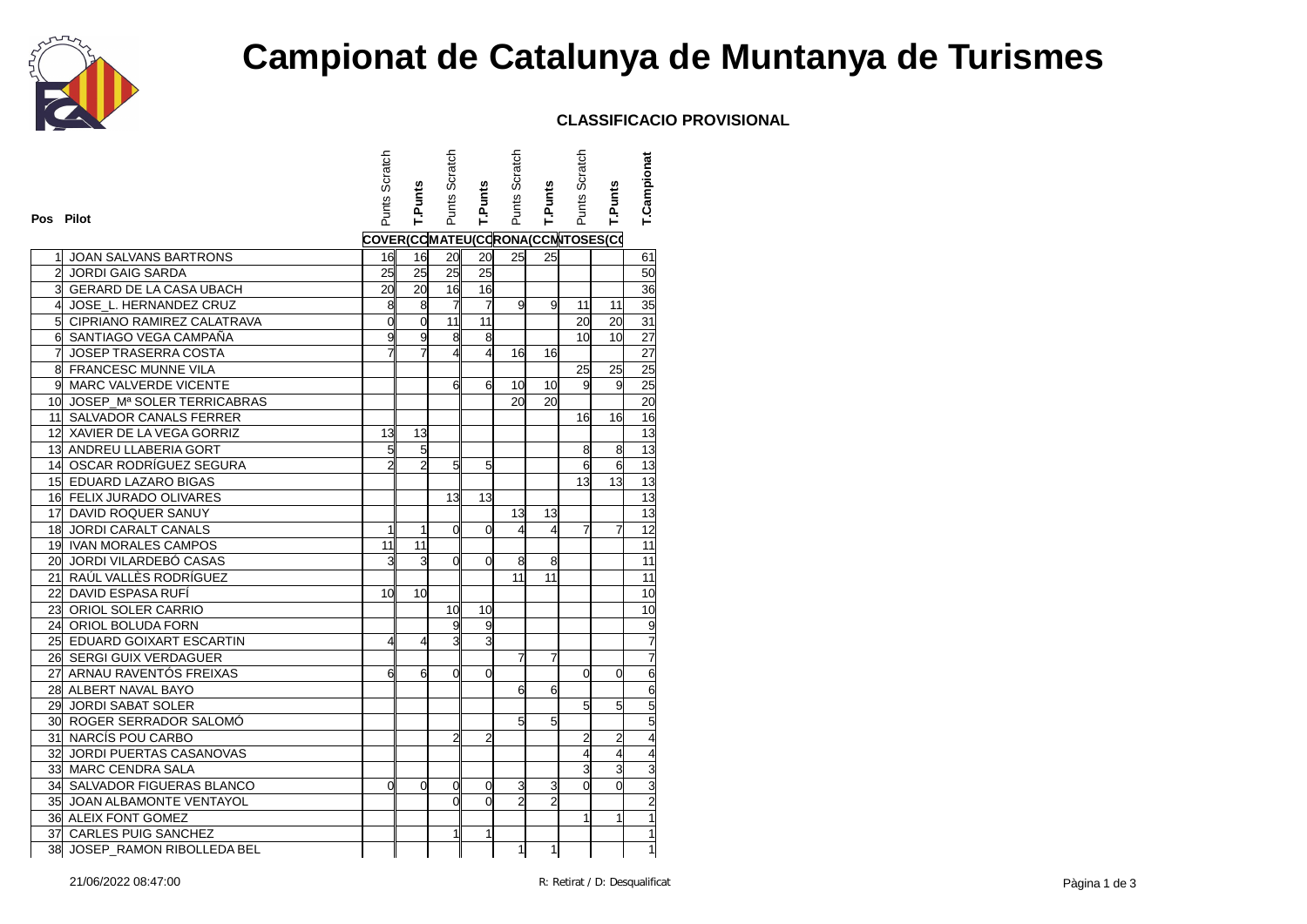

# **Campionat de Catalunya de Muntanya de Turismes**

### **CLASSIFICACIO PROVISIONAL**

|           |                              | Punts Scratch                    |                | Punts Scratch  |                | Punts Scratch  |             | Punts Scratch  |                | T.Campionat    |
|-----------|------------------------------|----------------------------------|----------------|----------------|----------------|----------------|-------------|----------------|----------------|----------------|
|           |                              |                                  | T.Punts        |                | <b>T.Punts</b> |                | T.Punts     |                | T.Punts        |                |
| Pos Pilot |                              |                                  |                |                |                |                |             |                |                |                |
|           |                              | COVER(CCMATEU(CCRONA(CCNTOSES(CO |                |                |                |                |             |                |                |                |
|           | 39 EDUARDO MORENO ROMERA     |                                  |                |                |                | R              | 0           |                |                | $\mathbf 0$    |
|           | 40 DAVID ARGELICH GONZALEZ   |                                  |                |                |                | $\overline{0}$ | $\mathbf 0$ |                |                | o              |
|           | 41 FRANCISCO GARCIA EDO      | 0                                | 0              | $\Omega$       | $\Omega$       | $\overline{0}$ | $\Omega$    | $\overline{0}$ | 0              | $\mathbf 0$    |
|           | 42 XAVIER ESTALELLA GUAL     | $\mathbf{0}$                     | $\overline{0}$ |                |                |                |             |                |                | $\overline{0}$ |
|           | 43 TOMAS MAYORALAS SANCHEZ   |                                  |                | $\Omega$       | 0              |                |             |                |                | $\overline{0}$ |
|           | 44 FERRAN JUNZA ALBELLA      |                                  |                |                |                | $\Omega$       | 0           |                |                | $\mathbf{0}$   |
| 45        | <b>JORDI TORRES CORONAS</b>  | $\Omega$                         | 0              |                |                |                |             |                |                | $\overline{0}$ |
|           | 46 JOAN BELLMUNT CENTENO     |                                  |                | 0              | 0              |                |             |                |                | $\mathbf{0}$   |
|           | 47 ERIC BANUS GARCIA         | $\Omega$                         | $\Omega$       | $\Omega$       | $\Omega$       | $\overline{0}$ | 0           | $\Omega$       | $\Omega$       | $\overline{0}$ |
|           | 48 JOSEP_M. MARTÍNEZ ADAN    |                                  |                |                |                | $\Omega$       | 0           |                |                | $\overline{0}$ |
|           | 49 RICARD CIURANA PLANAS     |                                  |                |                |                | $\Omega$       | $\Omega$    |                |                | $\overline{0}$ |
|           | 50 JOAN VILAJOSANA CASALS    |                                  |                | 0              | 0              |                |             |                |                | $\frac{0}{0}$  |
|           | 51 IVAN QUINTANA OLLE        |                                  |                | $\mathbf{0}$   | $\Omega$       | $\Omega$       | 0           |                |                |                |
|           | 52 ENRIQUE SANCHEZ LARROSA   | $\Omega$                         | 0              | 0              | 0              |                |             |                |                | $\mathbf 0$    |
|           | 53 SERGIO CARRASCO PORRAS    |                                  |                |                |                | R              | 0           |                |                | $\overline{0}$ |
|           | 54 JOAN TORRES PAHISSA       | 0                                | 0              | 0              | 0              | $\Omega$       | 0           | $\Omega$       | 0              | $\mathbf{0}$   |
|           | 55 XAVIER PETIT ESTANY       |                                  |                | R              | $\Omega$       |                |             |                |                | $\overline{0}$ |
|           | 56 MIQUEL AMBLÀS MADRIGUERA  |                                  |                | 0              | $\Omega$       | $\Omega$       | 0           |                |                | 0              |
|           | 57 IVAN AVILA GALLARDO       |                                  |                | $\Omega$       | $\Omega$       |                |             |                |                | $\overline{0}$ |
|           | 58 ORIOL FRANCH TARAZAGA     |                                  |                |                |                |                |             | R              | 0              | $\mathbf{0}$   |
|           | 59 GERARD COMELLAS SALA      |                                  |                | $\overline{0}$ | $\overline{0}$ |                |             |                |                | $\overline{0}$ |
|           | 60 VICENTE MESTRE LOPEZ      |                                  |                | 0              | 0              |                |             |                |                | 0              |
|           | 61 EDGAR PEREZ GALEREA       | $\Omega$                         | 0              | $\overline{0}$ | $\Omega$       | 0              | 0           | $\Omega$       | $\Omega$       | $\overline{0}$ |
|           | 62 JUANJO ESPAÑA ROBLES      |                                  |                |                |                | R              | $\mathbf 0$ |                |                | $\mathbf{0}$   |
|           | 63 XAVIER ROS GOMEZ          |                                  |                | 0              | 0              |                |             |                |                | $\overline{d}$ |
|           | 64 ANGEL SOLER CASALS        | $\Omega$                         | 0              | $\Omega$       | $\Omega$       | $\Omega$       | 0           | 0              | 0              | $\frac{0}{0}$  |
|           | 65 JOSE ESCALANTE PEREZ      |                                  |                |                |                |                |             | $\overline{0}$ | $\overline{0}$ |                |
|           | 66 JAVIER MARIN BARRIS       |                                  |                |                |                |                |             | <sub>0</sub>   | $\Omega$       | $\frac{0}{0}$  |
|           | 67 RAUL GALAN LUENGO         |                                  |                | $\Omega$       | 0              |                |             |                |                |                |
|           | 68 DANI CORREA MONTILLA      | O                                | $\Omega$       |                |                |                |             | $\Omega$       | 0              | $\overline{0}$ |
|           | 69 JOAN FRANCH ROMAN         |                                  |                |                |                | 0              | 0           |                |                | $\overline{0}$ |
|           | 70 LLUIS PUCHADES SANTOS     |                                  |                |                |                |                |             | $\Omega$       | $\Omega$       | $\mathbf{0}$   |
|           | 71 IÑAKI EGUZQUIZA SANCHEZ   |                                  |                |                |                | $\mathbf 0$    | 0           |                |                | $\overline{0}$ |
|           | 72 FRANCISCO ANDREU TORRALBO |                                  |                |                |                | $\Omega$       | $\Omega$    |                |                | $\overline{0}$ |
|           | 73 DAVID GONZALEZ VILCHES    | $\overline{0}$                   | $\Omega$       |                |                |                |             |                |                | $\overline{0}$ |
|           | 74 CARLES GARCIA MATEOS      |                                  |                |                |                | R              | 0           |                |                | $\overline{0}$ |
|           | 75 XAVIER FRANCH TARAZAGA    |                                  |                | 0              | 0              |                |             |                |                | 0              |
| 76        | DAVID ARGELICH GONZALEZ      |                                  |                | $\overline{0}$ | $\mathbf 0$    |                |             |                |                | 0              |